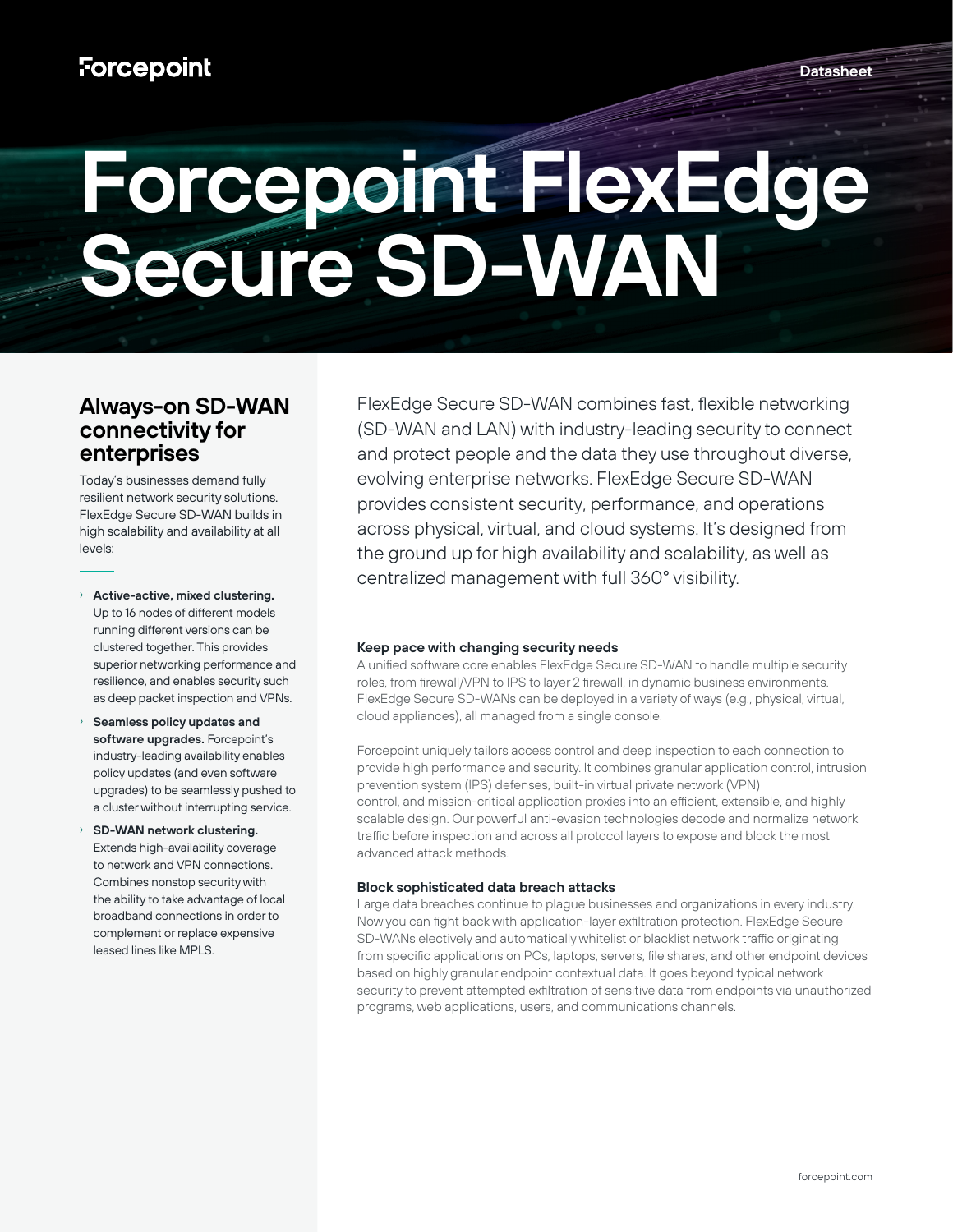### **Forcepoint FlexEdge SD-WAN specifications**

| <b>PLATFORMS</b>              |                                                                                                          |
|-------------------------------|----------------------------------------------------------------------------------------------------------|
| <b>Physical Appliance</b>     | Multiple hardware appliance options, ranging from branch office to data center installations             |
| Cloud Infrastructure          | Amazon Web Services, Microsoft Azure, Google, Oracle, IBM                                                |
| <b>Virtual Appliance</b>      | x86 64-bit based systems; VMware ESXi, VMware NSX, Microsoft Hyper-V, KVM, and Nutanix AHV               |
| Endpoint                      | Endpoint Context Agent (ECA), VPN Client                                                                 |
| <b>Virtual Contexts</b>       | Up to $250$                                                                                              |
| <b>Centralized Management</b> | Enterprise-level centralized management system with log analysis, monitoring, and reporting capabilities |

| <b>NETWORK SECURITY FEATURES</b>                |                                                                                                                                                                                                                                                                                                                                                                                                                     |
|-------------------------------------------------|---------------------------------------------------------------------------------------------------------------------------------------------------------------------------------------------------------------------------------------------------------------------------------------------------------------------------------------------------------------------------------------------------------------------|
| Deep Packet Inspection                          | Multi-Layer Traffic Normalization/Full-Steam Deep Inspection, Anti-Evasion Defense, Dynamic Context<br>Detection, Protocol-Specific Traffic Handling/Inspection, Granular Decryption of SSL/TLS Traffic (both<br>TLS 1.2 and 1.3), Vulnerability Exploit Detection, Custom Fingerprinting, Reconnaissance, Anti-Botnet,<br>Correlation, Traffic Recording, DoS/DDoS Protection, Blocking Methods, Automatic Updates |
| User Identification                             | Internal user database, Native LDAP, Microsoft Active Directory, RADIUS, TACACS+, Microsoft Exchange,<br><b>Client Certificates</b>                                                                                                                                                                                                                                                                                 |
| <b>High Availability</b>                        | > Active-active/active-standby clustering up to 16 nodes<br>> SD-WAN<br>> Stateful failover (including VPN connections)<br>> Server load balancing<br>> Link aggregation (802.3ad)<br>> Link failure detection                                                                                                                                                                                                      |
| IP Address Assignment                           | > IPv4 static, DHCP, PPPoA, PPPoE, IPv6 static, SLAAC, DHCPv6<br>> Services: DHCP Server for IPv4 and DHCP relay for IPv4 and IPv6                                                                                                                                                                                                                                                                                  |
| Routing                                         | > Static IPv4 and IPv6 routes, policy-based routing, static multicast routing<br>> Dynamic routing: RIPv2, RIPng, OSPFv2, OSPFv3, BGP, MP-BGP, BFD, PIM-SM, PIM-SSM, IGMP proxy<br>> Application-aware routing                                                                                                                                                                                                      |
| IPv6                                            | Dual-stack IPv4/IPv6, NAT64, ICMPv6, DNSv6, NAT                                                                                                                                                                                                                                                                                                                                                                     |
| Proxy Redirection                               | HTTP, HTTPS, FTP, SMTP protocols redirection to Forcepoint or third-party Content Inspection Service<br>(CIS) on-premise and cloud                                                                                                                                                                                                                                                                                  |
| Geo-Protection                                  | Dynamically updated source/destination country or continent                                                                                                                                                                                                                                                                                                                                                         |
| <b>IP Address List</b>                          | Predefined IP categories or using custom or imported IP address lists                                                                                                                                                                                                                                                                                                                                               |
| <b>URL Filtering</b><br>(Separate Subscription) | Custom or imported URL lists                                                                                                                                                                                                                                                                                                                                                                                        |
| <b>Endpoint Applications</b>                    | Application name and version                                                                                                                                                                                                                                                                                                                                                                                        |
| <b>Network Applications</b>                     | 7400+ network and cloud applications                                                                                                                                                                                                                                                                                                                                                                                |
| <b>Sidewinder Security Proxies</b>              | TCP, UDP, HTTP, HTTPS, SSH, FTP, TFTP, SFTP, DNS                                                                                                                                                                                                                                                                                                                                                                    |